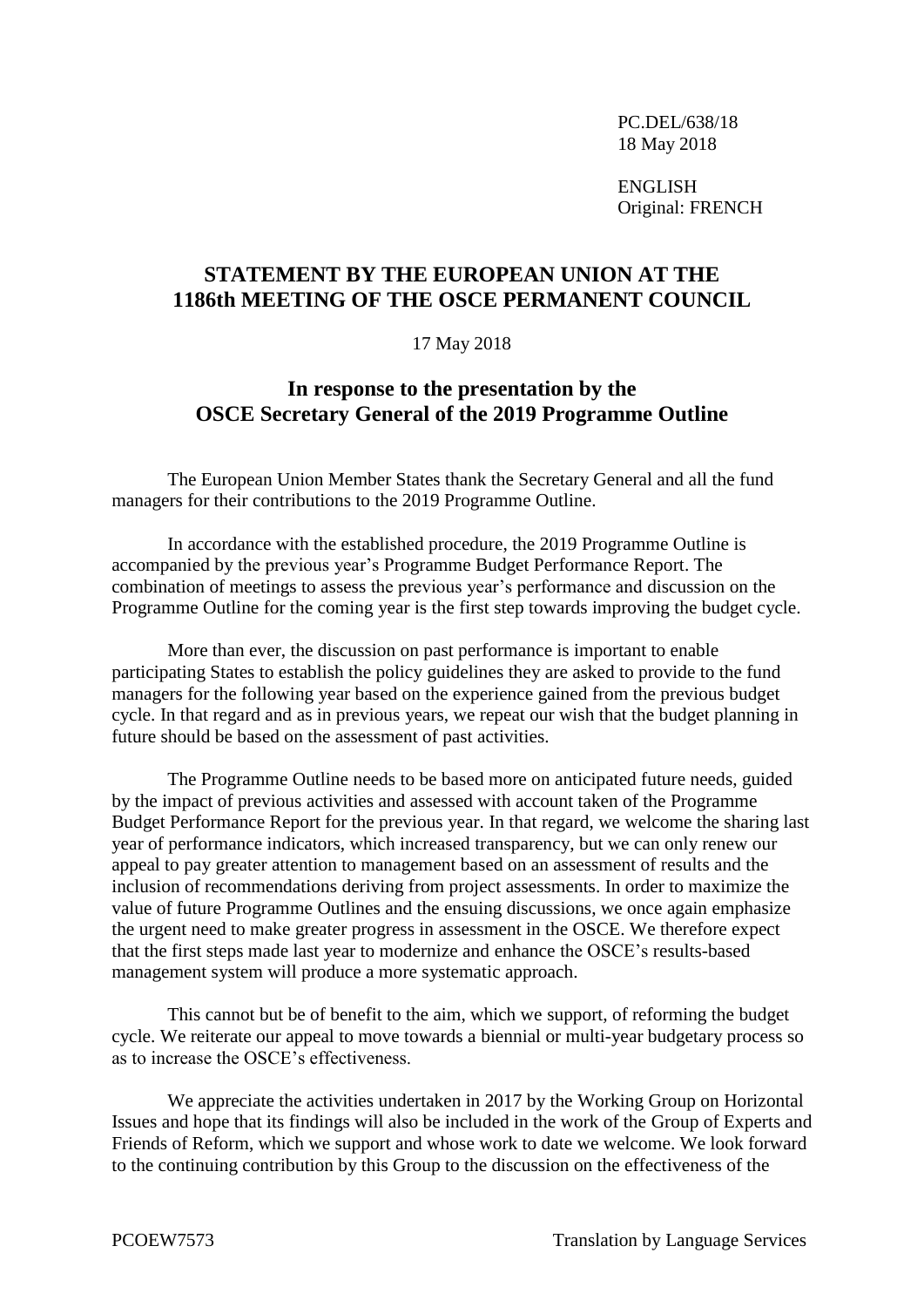budgetary process and the long-term issues of the board and lodging allowance, secondment policy, Augmentations Fund and the question of income tax for local staff in OSCE Missions.

We shall examine the Programme Outline, SEC.GAL/65/18, with a view to providing the Organization with the means for implementing its mandate in full, while also taking account of the continuing challenges facing the OSCE, particularly because of its involvement in the crisis in and around Ukraine, the protracted conflicts and the deterioration of respect for human rights in the context of the under-financing of the human dimension institutions.

This context, combined with the fact that the national budgets of many participating States are under pressure and that savings have to be made wherever possible, merely emphasizes the need for the rigour demanded of all international organizations, which should also guide the OSCE. This is all the more relevant in that considerable additional financial resources, amounting to around 100 million euros, have had to be found to continue financing the growing budget of the OSCE Special Monitoring Mission to Ukraine (SMM), which is considered separately and is not therefore taken into account when calculating the OSCE budget.

Great attention should be paid to this reality at the start of discussions on the 2019 Programme Outline, all the more so as the European Union and its Member States make a unique contribution to the vitality and relevance of the OSCE, including its budget, in that they provide 70 per cent of the contributions to the Unified Budget and the budget of the SMM.

We have read the document "OSCE at a fiscal crossroads" distributed last week by the Secretary General with this in mind and welcome the occasion that it offers to conduct more strategic discussions on the setting of the OSCE's priorities within the framework of the Programme Outline and beyond.

We should like to recall that the Programme Outline provides the basis for the start of dialogue between participating States and fund managers with a view to defining the guidelines of the Unified Budget. Discussion on the figures will take place in the autumn.

We still hope for an increase in the OSCE's human and financial resources in the human dimension, in view of the serious threats to human rights and fundamental freedoms and of the reduced role for civil society in some parts of the OSCE area. While seeking to deal with these challenges collectively, we are reliant on the assistance of the institutions that we consider to be key assets of this Organization. No substantial additional funding has been allocated to the institutions in the last few years, and we remain deeply concerned by the consequences of insufficient funding.

As in the past, we shall ensure that the allowance for regional realities is reflected in the provision of appropriate funds for missions in Eastern Europe, the Balkans and Central Asia, where we support the OSCE's presence and activities in the three dimensions in facing up to the diverse threats to security.

Depending on the outcome of the mediation efforts in the Nagorno-Karabakh conflict, we remain willing to consider possible budgetary proposals by the Personal Representative of the OSCE Chairperson-in-Office for financing new confidence-building measures agreed by